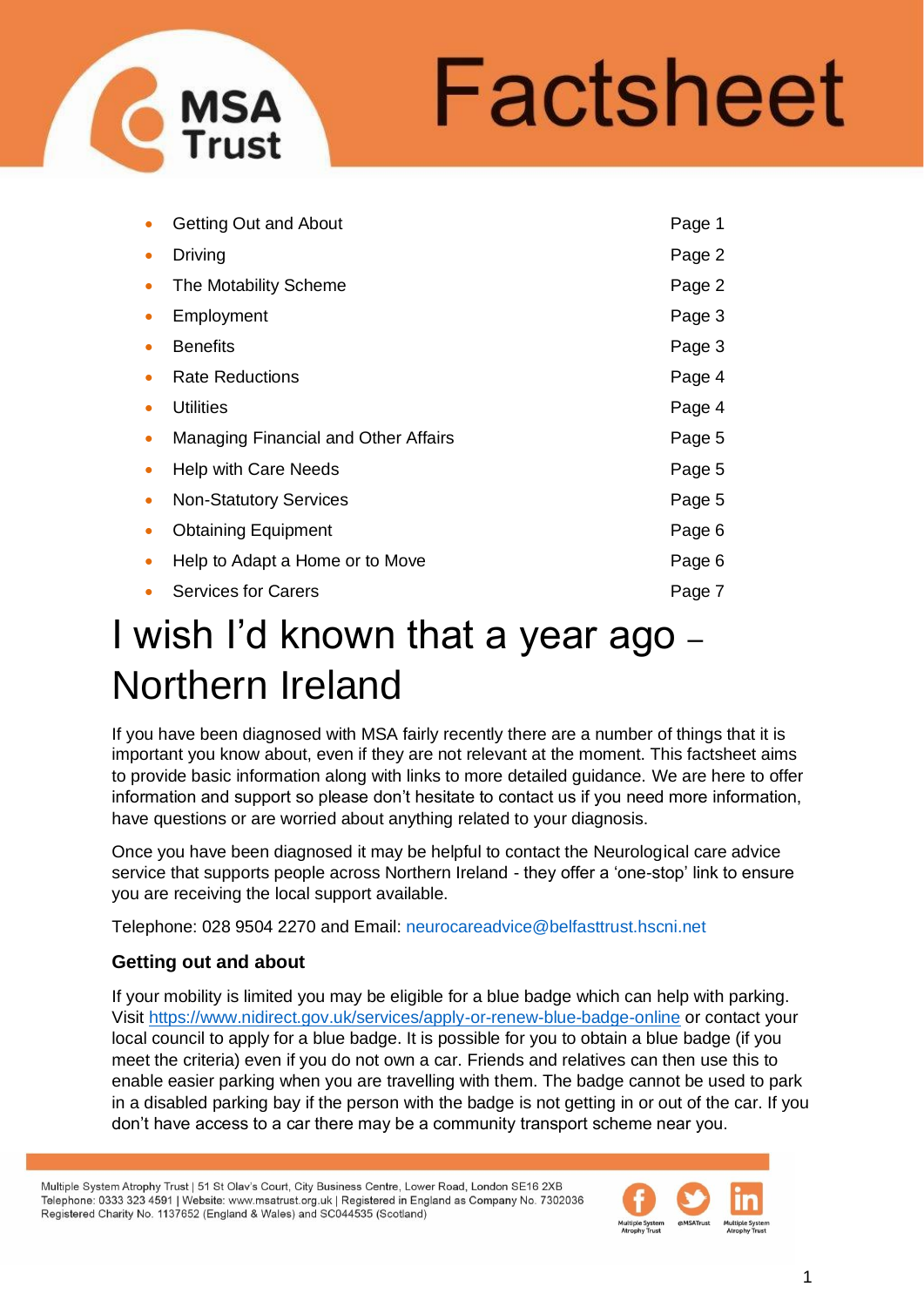Your local council or library will have details or you can search for providers via this link [https://www.nidirect.gov.uk/articles/community-transport.](https://www.nidirect.gov.uk/articles/community-transport)

Most larger towns and cities have a Shop Mobility scheme which allows people to borrow a powered wheelchair or scooter for the day. Always check in advance that what you require is available and that you are eligible for their scheme. See<https://www.shopmobilityni.org/> for more details. It is also possible to borrow manual wheelchairs (ones with no battery) from the British Red Cross. Further information can be found here [https://www.redcross.org.uk/get](https://www.redcross.org.uk/get-help/borrow-a-wheelchair)[help/borrow-a-wheelchair.](https://www.redcross.org.uk/get-help/borrow-a-wheelchair)

Taking holidays, in the UK or abroad, can be important and we have a specific factsheet about this including details of companies who may offer travel insurance to people diagnosed with MSA. It also lists specialist travel agents and advice services. You can download it here [https://www.msatrust.org.uk/wp-content/uploads/2015/11/FS403-V2.1-](https://www.msatrust.org.uk/wp-content/uploads/2015/11/FS403-V2.1-Travelling-and-MSA.pdf) [Travelling-and-MSA.pdf.](https://www.msatrust.org.uk/wp-content/uploads/2015/11/FS403-V2.1-Travelling-and-MSA.pdf)

There are keys (sometimes known as Radar keys) which unlock disabled toilets in many public places in the UK and Europe. They are available from local councils (sometimes free of charge) or from [https://www.disabilityrightsuk.org/shop.](https://www.disabilityrightsuk.org/shop) 'Just can't wait' cards are available from [https://www.bladderandbowel.org/.](https://www.bladderandbowel.org/) These cards can be used discreetly when you urgently need to use a toilet when out and about. There is also a phone app (Wheelmate) which can be downloaded and used to locate the nearest toilet facilities.

#### **Driving**

It is a legal requirement to let the DVLA know of any medical condition which may affect your ability to drive – this includes a diagnosis of MSA even though it is not listed in DVLA literature. It is also essential to tell your insurance company as not doing so may invalidate your policy. Telling the DVLA will not automatically lead to you losing your licence but further investigations into your ability to continue driving may need to be made. You can contact the DVLA on 0333 790 6806 or visit this website for more information [https://www.nidirect.gov.uk/articles/how-tell-dva-about-medical-condition.](https://www.nidirect.gov.uk/articles/how-tell-dva-about-medical-condition)

People in receipt of the enhanced mobility rate of Personal Independence Payment (PIP) may be able to obtain a vehicle through the Motability scheme. See the section below for more information. You do not have to be a driver yourself to use this scheme. People in receipt of Disability Living Allowance (DLA) or PIP may be entitled to help with road tax. See [https://www.gov.uk/financial-help-disabled/vehicles-and-transport.](https://www.gov.uk/financial-help-disabled/vehicles-and-transport)

We have a factsheet on driving. Please see [https://www.msatrust.org.uk/wp](https://www.msatrust.org.uk/wp-content/uploads/2015/11/FS401-V1.3-Driving-and-MSA.pdf)[content/uploads/2015/11/FS401-V1.3-Driving-and-MSA.pdf.](https://www.msatrust.org.uk/wp-content/uploads/2015/11/FS401-V1.3-Driving-and-MSA.pdf)

#### **The Motability Scheme**

The Motability scheme is available to people in receipt of DLA with the high rate mobility component or PIP with the enhanced mobility component. Please note, no new claims can be made for DLA and only people under state pension age can apply for PIP. Under the Motability scheme people can use their mobility component to help fund a vehicle, a powered wheelchair or a scooter. See<https://www.motability.co.uk/> for more information or call Motability customer services on 0300 456 4566.

#### **Employment**

If you are in employment but need support you should talk to your employer about 'reasonable adjustments'. This covers things like a change in your hours or to your work location.

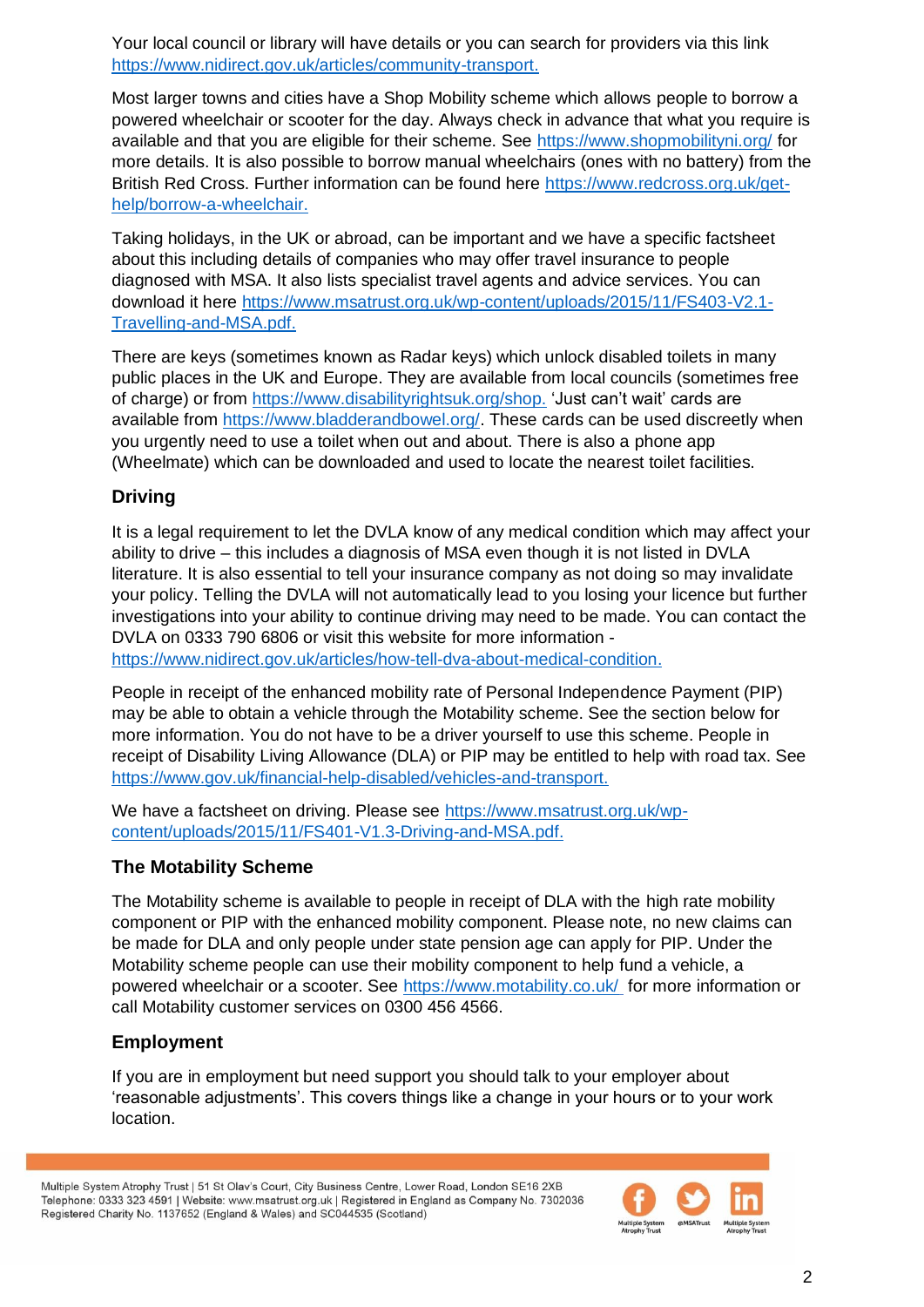If you require specialist equipment to enable you to continue in your job you may get help via the government's Access to Work scheme. This applies even if you are already in a job or are self-employed. Access to Work can also provide help from another person where needed or, if required, a taxi to work. More information is available via your local Job Centre Plus or see the Government website [https://www.nidirect.gov.uk/articles/employment](https://www.nidirect.gov.uk/articles/employment-support-information)[support-information.](https://www.nidirect.gov.uk/articles/employment-support-information) Employers can read more about this at

[https://www.gov.uk/government/publications/access-to-work-guide-for-employers.](https://www.gov.uk/government/publications/access-to-work-guide-for-employers) If you are seeking work you may be eligible for benefits support, there's more information on this in the section below. Work coaches at your local Job Centre Plus should offer assistance with finding employment and advising on any employer's responsibilities and the Access to Work scheme. Please see here for more information - [https://www.gov.uk/looking-for-work-if](https://www.gov.uk/looking-for-work-if-disabled)[disabled.](https://www.gov.uk/looking-for-work-if-disabled) If you feel your MSA prevents you from working please see the benefits section below.

#### **Benefits**

Not all benefits are means-tested. Some benefits are paid to assist with additional care or mobility needs, some to help replace lost income and others to assist carers. You can read more about benefits at [https://www.nidirect.gov.uk/information-and-services/benefits-and](https://www.nidirect.gov.uk/information-and-services/benefits-and-financial-support/disability)[financial-support/disability](https://www.nidirect.gov.uk/information-and-services/benefits-and-financial-support/disability) and [https://www.nidirect.gov.uk/information-and-services/benefits](https://www.nidirect.gov.uk/information-and-services/benefits-and-financial-support/low-income)[and-financial-support/low-income](https://www.nidirect.gov.uk/information-and-services/benefits-and-financial-support/low-income) or you can visit your local Citizens Advice Centre or Age NI centre where they can give you further information. You can also contact our Social Welfare Specialist via the main office on 0333 323 4591.

Non means-tested, non-contributory benefits which will be especially relevant to people diagnosed with MSA include:

- *Attendance Allowance (AA)* If you are over state pension age and require help with personal care or need supervision with some activities consider applying for AA. See <https://www.nidirect.gov.uk/articles/attendance-allowance> for more information or download our factsheet [https://www.msatrust.org.uk/wp](https://www.msatrust.org.uk/wp-content/uploads/2015/11/FS405-Attendance-Allowance-V1.0.pdf)[content/uploads/2015/11/FS405-Attendance-Allowance-V1.0.pdf](https://www.msatrust.org.uk/wp-content/uploads/2015/11/FS405-Attendance-Allowance-V1.0.pdf)
- *Personal Independence Payment (PIP)*  If you are under state pension age and require assistance with tasks of daily living or with mobility, consider applying for PIP. See<https://www.nidirect.gov.uk/articles/personal-independence-payment-pip> for further information. If you are almost state pension age it is very important to ensure that you are in receipt of PIP (if you are entitled to it) and that you are receiving the correct rate of the mobility component. This is because after you reach state pension age you cannot claim PIP but will need to claim AA and this has no mobility component to it. People already in receipt of PIP usually remain on it but the rate of the PIP mobility component cannot be increased after you reach state pension age. We have a fact sheet about PIP which can be downloaded from our website: [https://www.msatrust.org.uk/wp-content/uploads/2015/11/Personal-Independence-](https://www.msatrust.org.uk/wp-content/uploads/2015/11/Personal-Independence-Payment-V1.0.pdf)[Payment-V1.0.pdf](https://www.msatrust.org.uk/wp-content/uploads/2015/11/Personal-Independence-Payment-V1.0.pdf)
- *Carers Allowance (CA)* This is payable to carers who support someone receiving AA or PIP for 35 hours or more a week. Although not means-tested CA cannot be paid to a carer who earns over £128 (2020/21 rate) a week after deductions. The carer may be your partner, a family member or a friend. It is a benefit which overlaps state pension so some pensioners may not receive it. See here for further details: [https://www.nidirect.gov.uk/articles/carers-allowance.](https://www.nidirect.gov.uk/articles/carers-allowance)

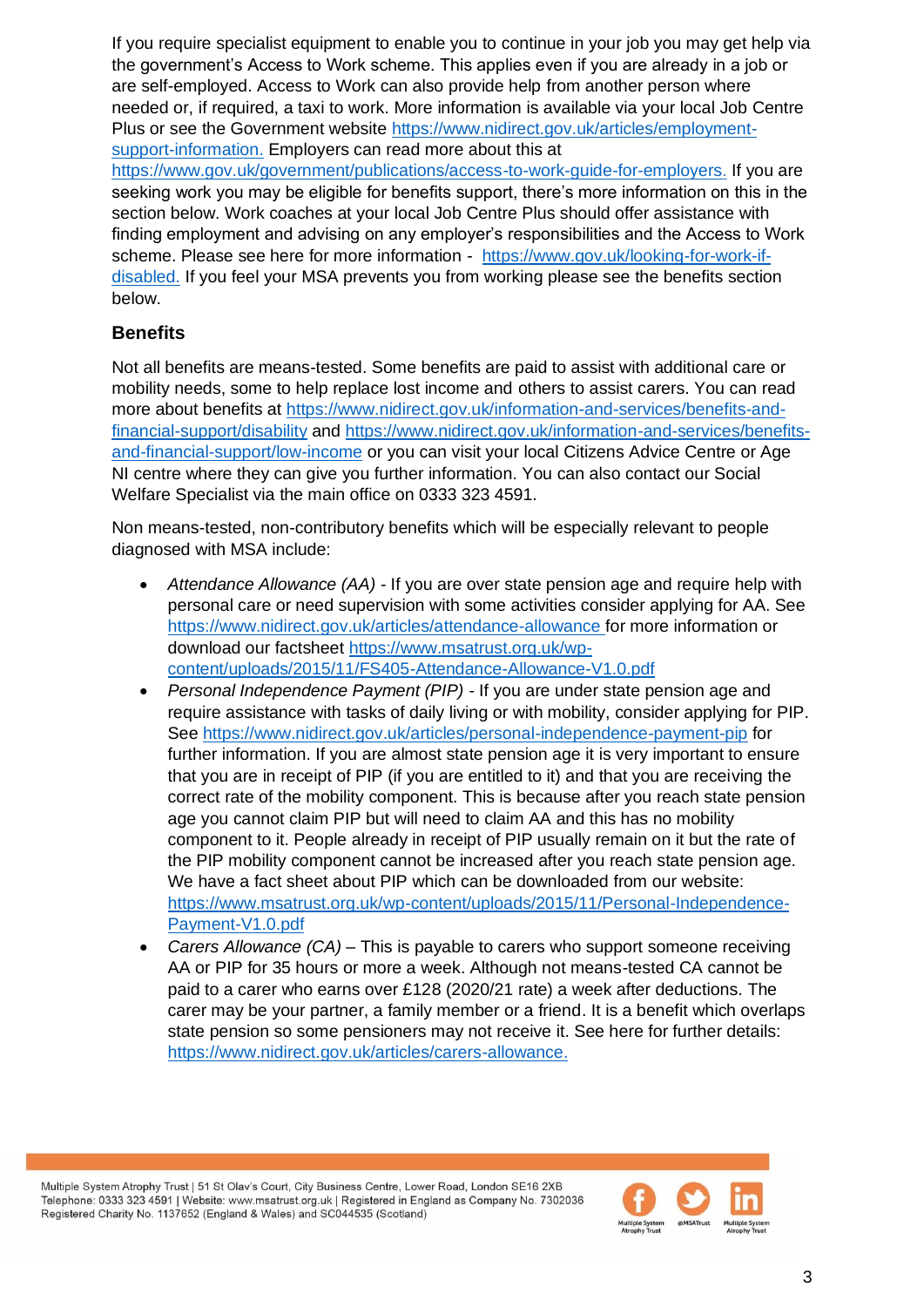Non means-tested, contributory benefits especially relevant to people diagnosed with MSA include:

- *New Style Employment and Support Allowance (new style ESA)* This is paid to those who have limited capability to work because of a health condition or disability and have paid enough National Insurance contributions in the past 2 years. This is a non means-tested benefit and any savings are disregarded. Some permitted work may still be possible whilst claiming new-style ESA. You can find more information on new-style ESA here *-* New Style Employment and Support Allowance - GOV.UK (www.gov.uk)
- *New Style Job Seekers Allowance (new style JSA)* Similar to new style ESA above but for those seeking employment. Your local Job Centre Plus can advise you further on new style JSA or see here for more information - [Jobseeker's Allowance](https://www.gov.uk/jobseekers-allowance)  (JSA) - [GOV.UK \(www.gov.uk\)](https://www.gov.uk/jobseekers-allowance)

Both ESA and JSA have means-tested versions too which now form part of Universal Credit. It is the new style versions of ESA or JSA you need to apply for if you have been paying National Insurance contributions in recent years.

Means-tested benefits especially relevant to people diagnosed with MSA include:

- *Pension Credit –* For people over state pension age or for couples, where both of you are over state pension age. See [https://www.nidirect.gov.uk/information-and](https://www.nidirect.gov.uk/information-and-services/state-pension/pension-credit)[services/state-pension/pension-credit](https://www.nidirect.gov.uk/information-and-services/state-pension/pension-credit) or call the Claim Line on 0808 100 6165
- *Universal Credit* This is a benefit for those under state pension age. It is replacing Child Tax Credits, Working Tax Credits, Housing Benefit, Income Support, Income Based Employment and Support Allowance and Income-Based Job Seekers Allowance. See [www.gov.uk/universal-credit](http://www.gov.uk/universal-credit) or call the Helpline on 0800 328 5644 for further assistance. Transitional protection may exist for those people who are moved on to Universal Credit but whose circumstances have not changed. A change in circumstances (for example, you get married) will affect your benefits and you must notify the Department of Work and Pensions about this change. Please seek independent advice before choosing to switch from your current benefits to Universal Credit. Even an unsuccessful application for Universal Credit will result in the immediate loss of the benefits Universal Credit replaces and it will not be possible to reclaim those lost benefits.

Both Pension Credit and Universal Credit can include amounts to help cover housing costs. Housing Benefit and help with Council Tax may also be available.

You can check your entitlement to benefits at [www.turn2us.org.uk](http://www.turn2us.org.uk/) or [www.entitledto.co.uk.](http://www.entitledto.co.uk/)

Age NI has helpful information on their website: [https://www.ageuk.org.uk/northern](https://www.ageuk.org.uk/northern-ireland/information-advice/)[ireland/information-advice/.](https://www.ageuk.org.uk/northern-ireland/information-advice/)

Remember there are also entitlements to help with health-related costs. Please see <https://www.nidirect.gov.uk/articles/help-health-costs> and for schemes such as the Winter Fuel Allowance, see<https://www.nidirect.gov.uk/articles/winter-fuel-payment> for more information.

#### **Rate Reductions**

Please see [https://www.nidirect.gov.uk/information-and-services/guide-rates/help-paying](https://www.nidirect.gov.uk/information-and-services/guide-rates/help-paying-your-rates)[your-rates.](https://www.nidirect.gov.uk/information-and-services/guide-rates/help-paying-your-rates) There is a 25% discount available if a person has a disability and their home has been adapted to suit their needs. This is not means-tested. See <https://www.nidirect.gov.uk/disabled-persons-allowance> for more information.

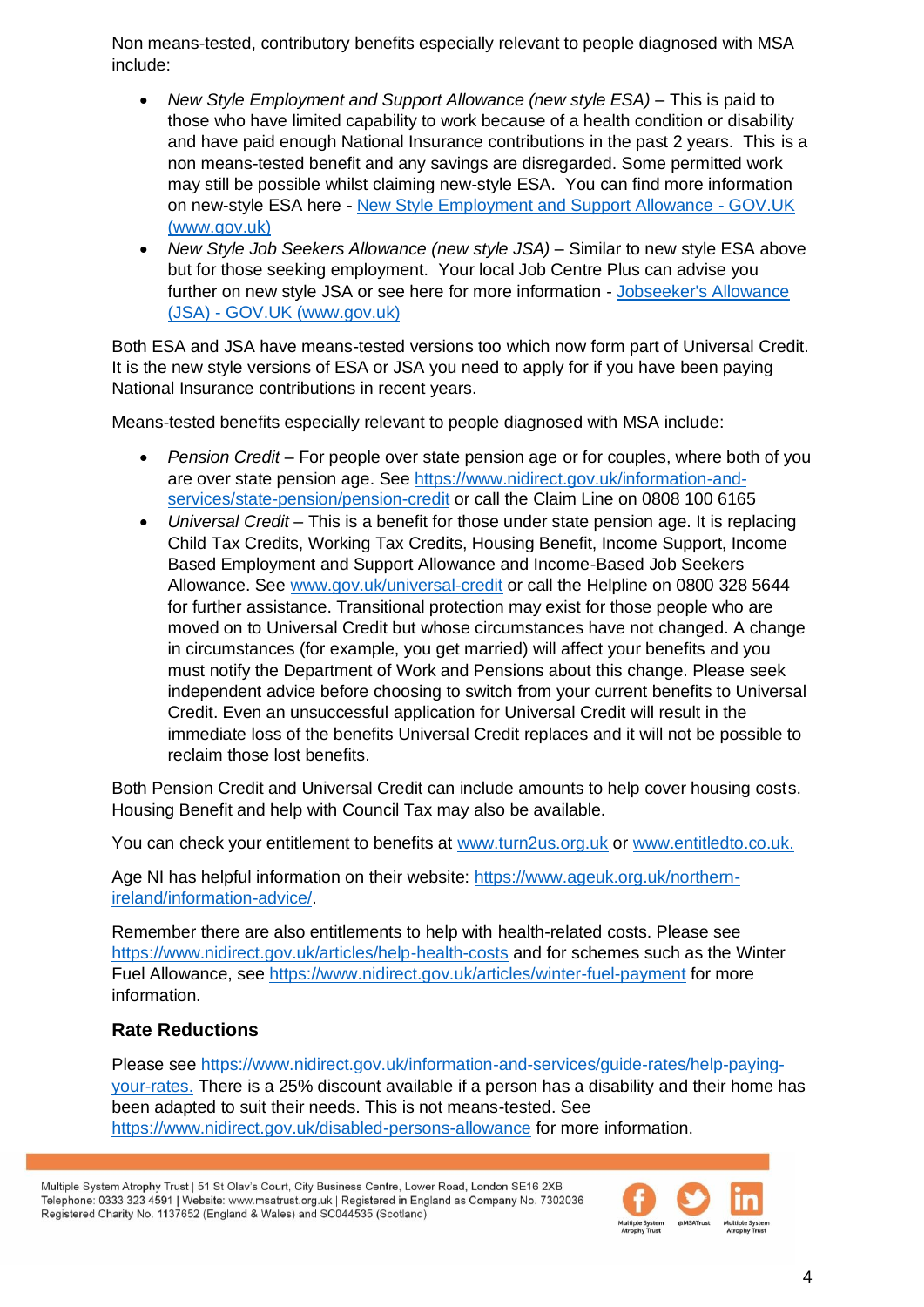#### **Utilities**

Northern Ireland Water has a customer care register for vulnerable customers. To join call Waterline on 03457 440088.

You may be entitled to help with heating costs. Talk to your energy supplier. For details of the warm home discount scheme see: [https://www.gov.uk/the-warm-home-discount-scheme.](https://www.gov.uk/the-warm-home-discount-scheme)

#### **Managing Financial and Other Affairs**

Everyone diagnosed with MSA should consider making an Enduring Power of Attorney. An Enduring Power of Attorney is a legal document that allows you to appoint either one person, or more than one person, as your 'attorney' in respect of the management of your property and finances. Many people mistakenly believe that their partner or next of kin will have the automatic right to make decisions for them if they are unable to do so, but this is not the case even if you are married. It is extremely important to appoint people you trust and to be specific about the scope of their powers. Attorneys can be in a position to make significant decisions if you lose the capacity to make your own decisions, for example about how your money is spent or about selling your property. With your consent an Enduring Power of Attorney can be used whilst you have capacity and this can be useful if you physically struggle to manage your financial affairs. You can specify in the document the extent of the powers your attorneys will have. The usual choice is to appoint close family members or a solicitor. An Enduring Power of Attorney can only be made by people who 'have capacity'. Capacity relates to the making of specific decisions. This means Enduring Powers of Attorney can only be made by people who are able to understand the issues, weigh them up and make an informed choice. They must also be able to communicate that choice (verbally, in writing or in some other way). The making of what others may consider an unwise choice does not mean a person lacks capacity to make that decision. There is more guidance here. [https://www.nidirect.gov.uk/articles/managing-your-affairs-and-enduring-power-attorney.](https://www.nidirect.gov.uk/articles/managing-your-affairs-and-enduring-power-attorney)

Unlike elsewhere in the UK there is no Power of Attorney in respect of health and welfare in Northern Ireland.

#### **Help with Personal Care Needs**

If you require support with daily living (for example with your personal care or with accessing facilities), you should ask your local Health and Social Care Trust to carry out a Community Care assessment. This is a detailed assessment that usually results in an agreed care plan being created. The care plan should detail your needs and how these needs will be met. Please see<https://www.nidirect.gov.uk/articles/support-stay-your-own-home>for more information. A means test may be carried out to determine whether you will need to contribute although Health and Social Care Trust's can choose not to charge for domiciliary care. The means test will exclude the value of your home (assuming you are living in it) and will only be applied to the person needing care support, not their partner. If it is agreed that services should be provided you will be given information on options for service delivery. For example, a person may choose to have a 'Direct Payment' (a sum of money) which allows them to purchase the services they need instead of having the service arranged by the Health and Social Care Trust. Standard charges apply to some services such as Meals on Wheels.

If you have health care needs these should be discussed with your GP.

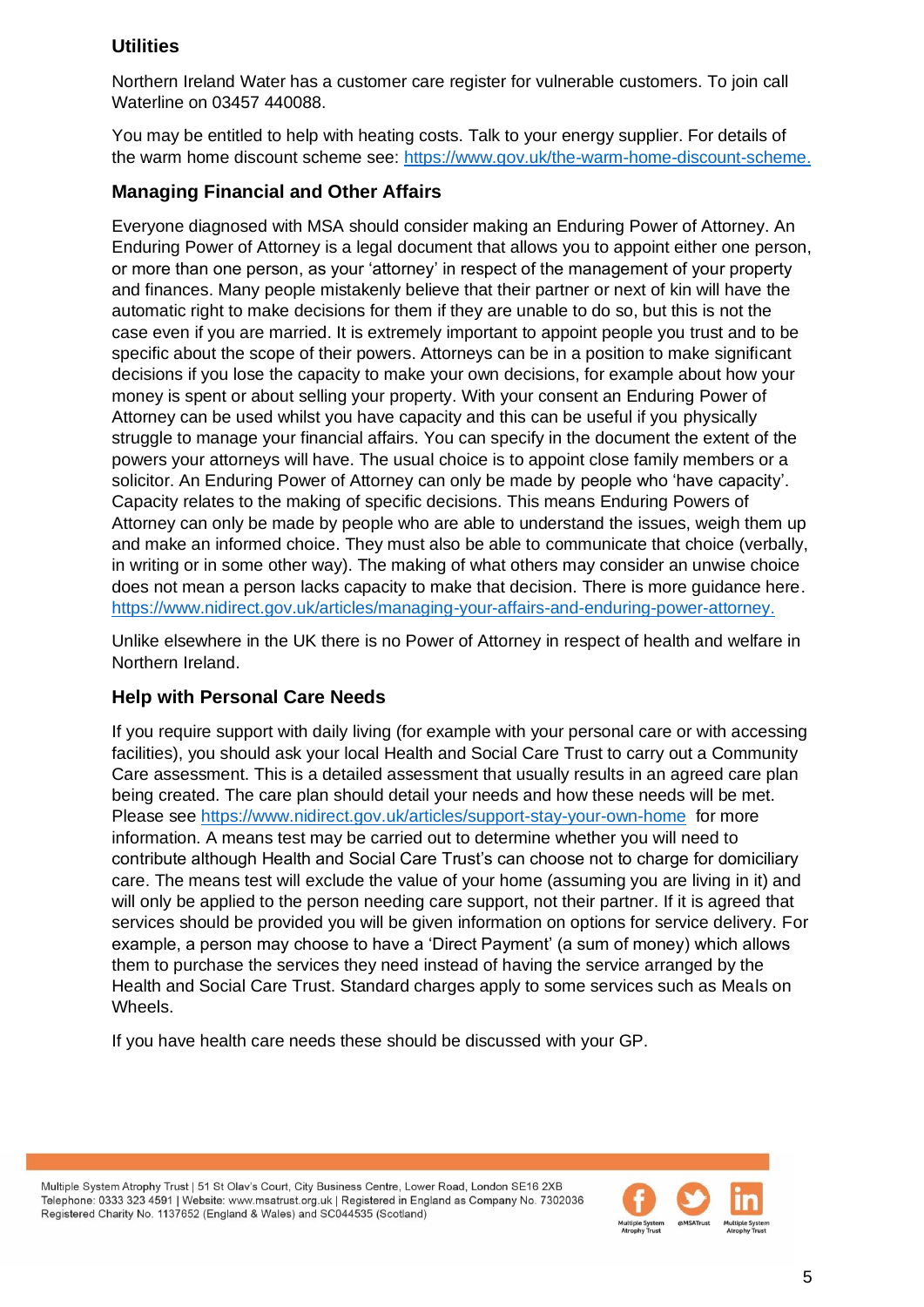#### **Non-Statutory Services that may help**

In every area there will be a range of services provided by voluntary organisations or by private providers. A care assessment may help identify these. Examples would include day centres, lunch clubs, befriending schemes and the home library service.

Many hospices have a range of services offering ongoing support to people with progressive neurological conditions. Hospice support is not only for end of life care but is about improving quality of life.

Each hospice is different but many offer day hospice support, regular home visits by trained volunteers and access to specialist advice. Your GP can refer you.

#### **Obtaining equipment**

Many people spend a lot of money on things which they later discover are not suited to their needs or which could have been funded by their Health and Social Care Trust. Please see <https://www.nidirect.gov.uk/articles/equipment-people-disabilities> for information on equipment that can be funded by a statutory agency. Purchasing equipment privately often means that no professional advice has been obtained on the suitability of the equipment for your needs. Do look at our range of factsheets on mobility and communication aids that may be helpful and discuss further with your Therapists, Specialist Nurse or GP. Should you wish, or need, to purchase equipment privately try to obtain advice from a relevant professional (typically an Occupational Therapist, Physiotherapist or Nurse). The Disabled Living Foundation has a useful website [https://www.dlf.org.uk/.](https://www.dlf.org.uk/) Equipment that aids your independence at home, or which assists your carer, can often be obtained free of charge via your Occupational Therapist or Community Nurse. Continence aids are usually supplied via nursing services.

Manual wheelchairs and, in certain circumstances, powered wheelchairs, are available free of charge via NHS Wheelchair Services. You will need your GP, Occupational Therapist or Physiotherapist to refer you. It is very important that your wheelchair is right for your needs. Some items are not funded by a statutory source and equipment which is funded in some areas may not be funded in your area for example, riser recliner chairs. If you require help with obtaining the equipment you need please contact our Social Welfare Specialist. We do have a very small grants budget – please contact us if you would like to apply for a grant. Help can also be given to apply to other organisations that provide grants.

Many people living with MSA notice that their voice becomes softer or quieter over time making speaking difficult and their speech possibly unintelligible. This can cause frustration, both for the person living with MSA and their family. Because of this, the MSA Trust has entered into a contract with a company who support voice banking. Through voice banking a version of your voice can be banked whilst it is still reasonably clear and used with various devices to aid communication in the future. It is important that this is considered at an early stage and that you discuss it with your Speech and Language Therapist. Where the therapist recommends it we can provide the service free of charge. Please see:

[https://www.msatrust.org.uk/support-for-you/for-people-affected-by-msa/voicebanking/.](https://www.msatrust.org.uk/support-for-you/for-people-affected-by-msa/voicebanking/)

#### **How to Adapt a Home or to Move**

Disabled Facilities Grants (DFG's) are available to some people who need to adapt their home. DFG's are available to owner occupiers, landlords and to people who live in private rented accommodation. DFG's are the responsibility of the Northern Ireland Housing Executive.

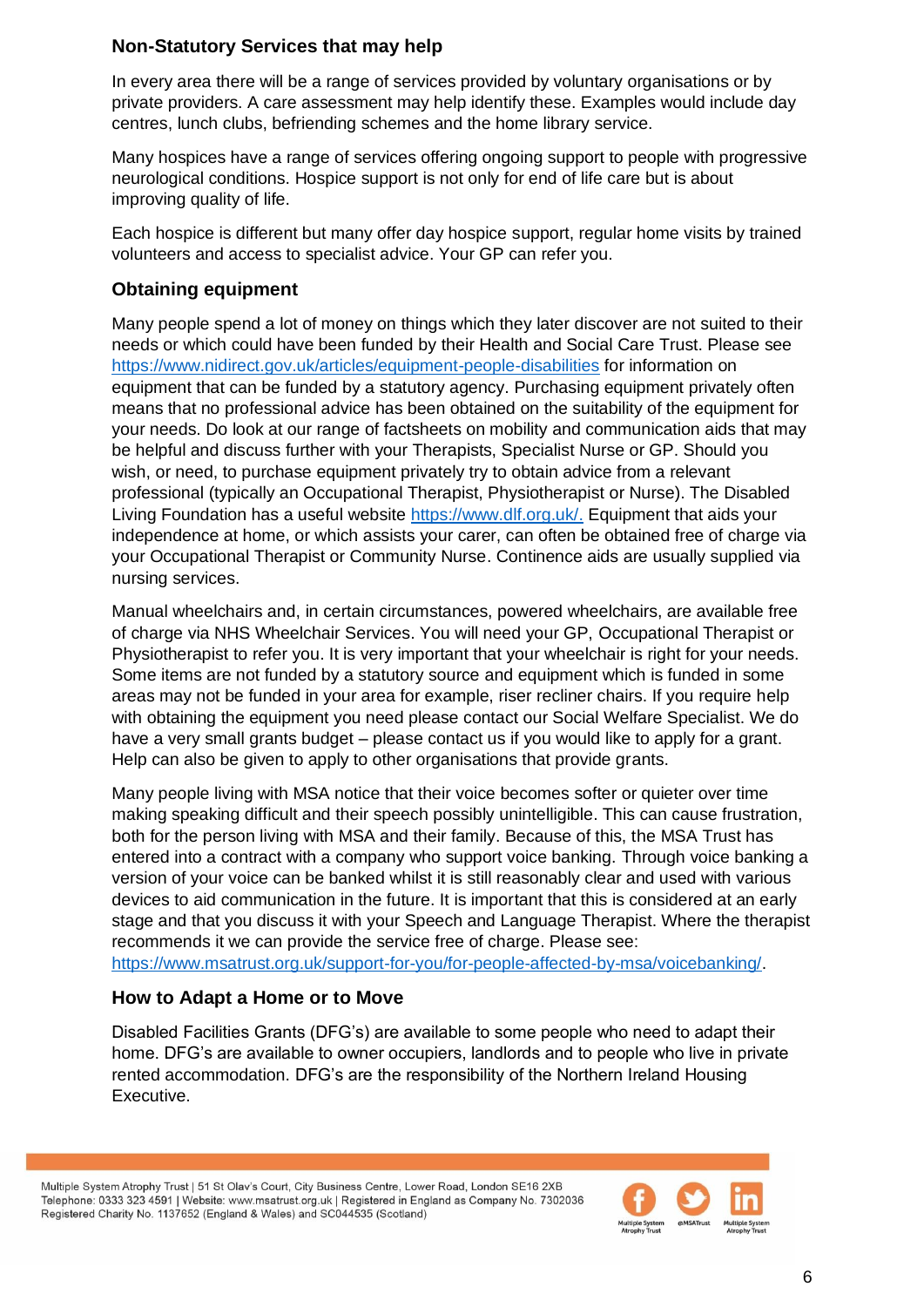The person applying for the DFG must be either the owner or tenant and the person with the disability must plan to live in the property for the 'grant period' (usually five years).

DFG's are means-tested grants. The means test looks at household income and at household savings over £6,000. DFG's cover things like the fitting of ramps, adding ground floor bedroom and bathroom facilities, adapting a kitchen and installing a through floor lift. To find out more about applying for a DFG speak to your Occupational Therapist as only works that meet the criteria and 'assessed need' can be considered. You cannot apply directly to the Housing Executive yourself. The maximum DFG in Northern Ireland is usually £25,000.

To obtain more information contact The Northern Ireland Housing Executive on 03448 920900 or see [https://www.nihe.gov.uk/Housing-Help/Grants/Types-of-grants](https://www.nihe.gov.uk/Housing-Help/Grants/Types-of-grants-available/Disabled-Facilities-Grant)[available/Disabled-Facilities-Grant.](https://www.nihe.gov.uk/Housing-Help/Grants/Types-of-grants-available/Disabled-Facilities-Grant) For information on other types of housing grants see [https://www.nihe.gov.uk/Housing-Help/Grants.](https://www.nihe.gov.uk/Housing-Help/Grants)

#### **Services for Carers**

Carers need support and many carers leave it a long time before asking for help. It is a good idea to request help at an early stage so the risk of a crisis developing is lessened. Every Health and Social Care Trust will be able to provide information on the support they offer to carers. You can read more about this support here

[https://www.nidirect.gov.uk/articles/assessments-carers.](https://www.nidirect.gov.uk/articles/assessments-carers)

It is important to ask your Health and Social Care Trust to carry out a 'Carers Assessment' which looks at your needs as a carer and may lead to additional services being offered, for example, a sitting service or respite care. You can refer yourself for a Carers Assessment. Be honest about what support you feel able to offer and about your need for things like regular respite care breaks. Carers Assessments do not have to be carried out with the person you are caring for present and you can request a Carers Assessment even if the person you care for has refused a Needs Assessment.

Health and Social Care Trust's should help carers to put in place an emergency care plan outlining what to do in the event that the carer is ill or injured. Carers may carry a Carers Emergency Card.

Carers need to look after their own health. Advise your GP and the surgery of your role as a carer. Carers are usually entitled to a free flu jab and many surgeries offer other support to carers.

Carers (or the person they care for) may be entitled to discounts at visitor attractions or on public transport. Check your eligibility for Carers Allowance – please see the benefits section for further information on this. Many areas have carers centres and your Health and Social Care Trust will be able to tell you about these. Carers centres often arrange meetings so you can share experiences with other carers and some have advice workers. There are also two national voluntary organisations for carers – Carers UK and The Carers Trust. Please see <https://www.carersuk.org/northernireland> and [https://carers.org/carers-support-service](https://carers.org/carers-support-service-northern-ireland)[northern-ireland](https://carers.org/carers-support-service-northern-ireland) or call the Helpline on 07826 930508.

Many carers find the online forum HealthUnlocked a convenient and helpful way of asking questions of other carers and people living with MSA. You can access this by going to [https://healthunlocked.com/msa-trust.](https://healthunlocked.com/msa-trust) Our Support Groups are also a helpful and supportive way for carers to get together. You can read more about this at <https://www.msatrust.org.uk/support-for-you/local-support/>

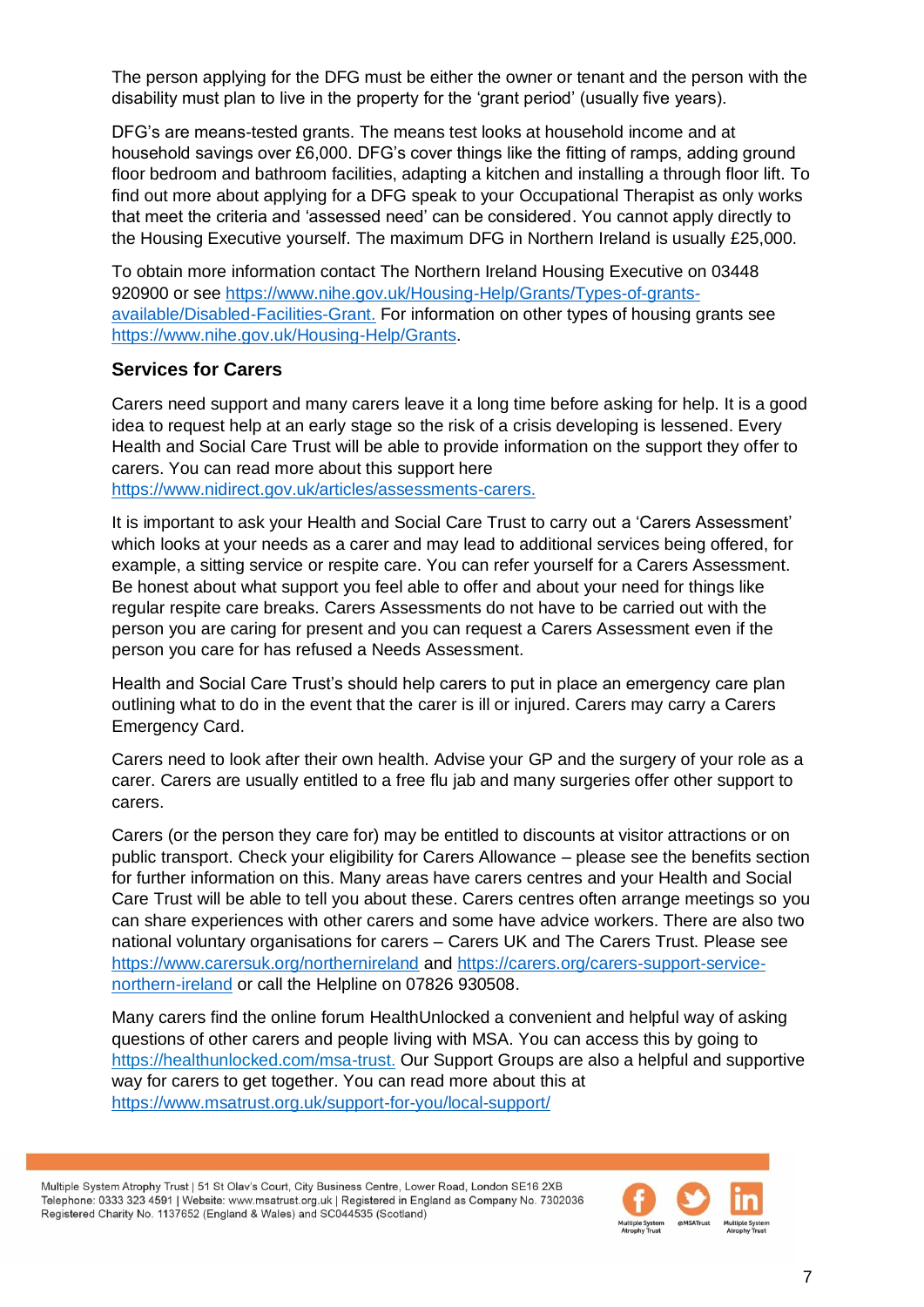#### **Six Things… If you do just six things do these…**

1. Get a benefits check

2. Have a care needs assessment (and ensure your carer has a carers assessment) and accept care support if needed

- 3. Look into arranging Enduring Powers of Attorney
- 4. Plan ahead with respect to housing and adaptation needs
- 5. Maintain your network of family and friends and accept their help
- 6. Do things you enjoy.

#### **Further information**

The MSA Trust offers information and support in a number of ways.

Our main office support line is available Mondays to Fridays 9am-5pm. Please call 0333 323 4591 or email [support@msatrust.org.](mailto:support@msatrust.org)

If you have questions relating to your diagnosis or your care needs you can contact one of our MSA Health Care Specialists.

If you have questions about benefits, grants, CHC applications or advocacy related issues please contact our Social Welfare Specialist via our main office on 0333 323 4591 or email [support@msatrust.org.uk.](mailto:support@msatrust.org.uk)

You can visit our website at [www.msatrust.org.uk.](http://www.msatrust.org.uk/)

#### **The MSA Trust's Contact Details:**

We have MSA Health Care Specialists that support people affected by MSA in the UK and Ireland. If you would like to find the MSA Health Care Specialist for your area, contact us on the details below or use the interactive map here – [https://www.msatrust.org.uk/support-for](https://www.msatrust.org.uk/support-for-you/hcps/)[you/hcps/.](https://www.msatrust.org.uk/support-for-you/hcps/)

51 St Olav's Court, City Business Centre, Lower Road, London SE16 2XB

**T**: 0333 323 4591 | **E**: [support@msatrust.org.uk](mailto:support@msatrust.org.uk) | **W**: [www.msatrust.org.uk](http://www.msatrust.org.uk/)